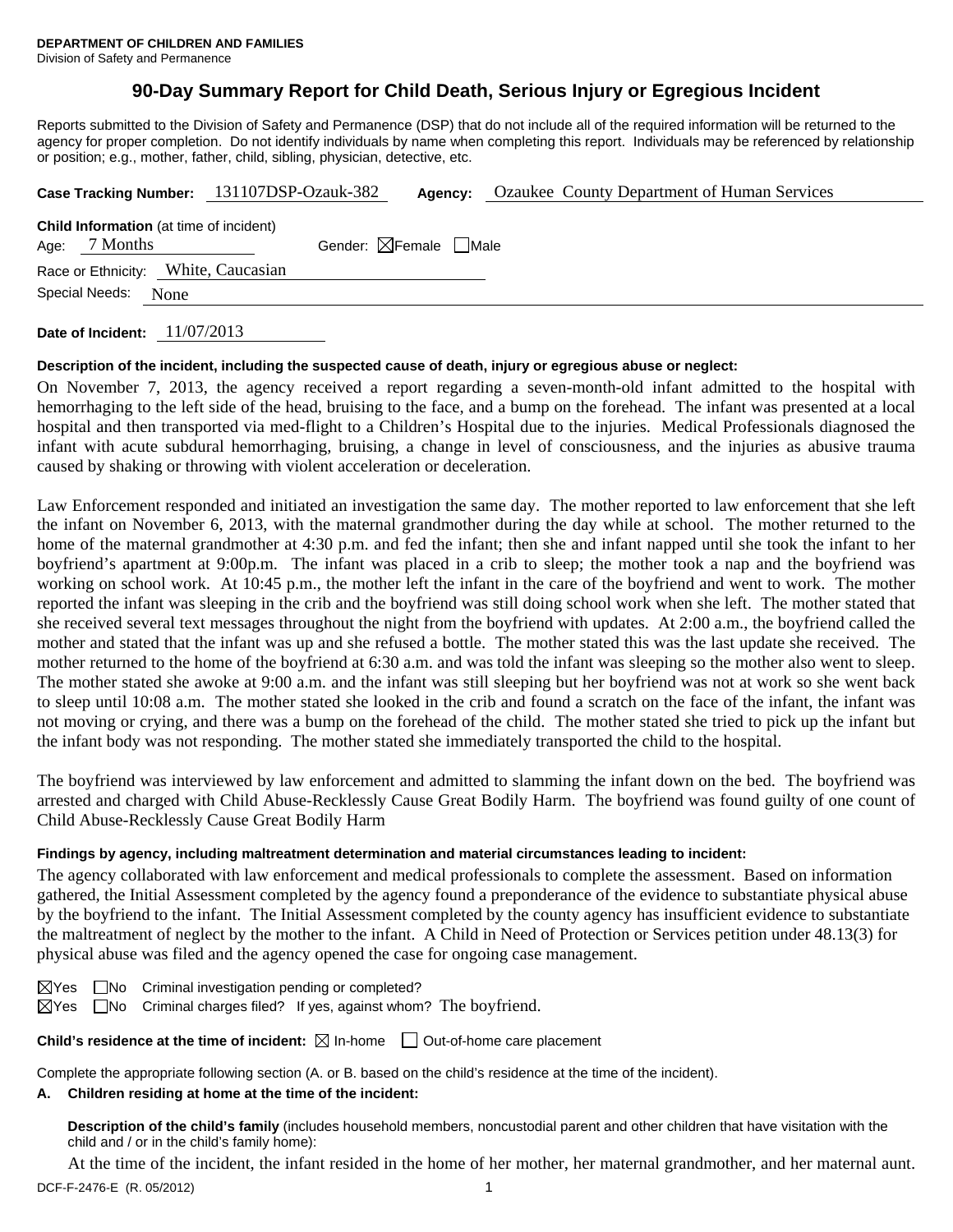The infant's father had no involvement.

**Yes No Statement of Services:** Were services under ch. 48 or ch. 938 being provided to the child, any member of the child's family or alleged maltreater at the time of the incident, including any referrals received by the agency or reports being investigated at time of incident?

**If "Yes", briefly describe the type of services, date(s) of last contact between agency and recipient(s) of those services, and the person(s) receiving those services:** 

N/A.

**Summary of all involvement in services as adults under ch. 48 or ch. 938 by child's parents or alleged maltreater in the previous five years:** (Does not include the current incident.) N/A.

**Summary of actions taken by the agency under ch. 48, including any investigation of a report or referrals to services involving the child, any member of the child's family living in this household and the child's parents and alleged maltreater.** (Does not include the current incident.)

(Note: Screened out reports listed in this section may include only the date of the report, screening decision, and if a referral to services occurred at Access. Reports that do not constitute a reasonable suspicion of maltreatment or a reason to believe that the child is threatened with harm are not required to be screened in for an initial assessment, and no further action is required by the agency.) N/A.

**Summary of any investigation involving the child, any member of the child's family and alleged maltreater conducted under ch. 48 or ch. 938 and any services provided to the child and child's family since the date of the incident:** 

The agency collaborated with law enforcement and medical professionals to complete the assessment. Based on information gathered, the Initial Assessment completed by the agency found a preponderance of the evidence to substantiate physical abuse by the boyfriend to the infant. The Initial Assessment completed by the county agency has insufficient evidence to substantiate the maltreatment of neglect by the mother to the infant. A Child in Need of Protection or Services petition under 48.13(3) for physical abuse was filed and the agency opened the case for ongoing case management.

## **B. Children residing in out-of-home (OHC) placement at time of incident:**

# **Description of the OHC placement and basis for decision to place child there:**

N/A.

## **Description of all other persons residing in the OHC placement home:**

N/A.

**Licensing history:** Including type of license, duration of license, summary of any violations by licensee or an employee of licensee that constitutes a substantial failure to protect and promote the welfare of the child. N/A.

### **Summary of any actions taken by agency in response to the incident:** (Check all that apply.)

| $\boxtimes$              | Screening of Access report                           | Attempted or successful reunification             |
|--------------------------|------------------------------------------------------|---------------------------------------------------|
| $\overline{\phantom{a}}$ | Protective plan implemented                          | Referral to services                              |
| $\boxtimes$              | Initial assessment conducted                         | Transportation assistance                         |
|                          | Safety plan implemented                              | Collaboration with law enforcement                |
| <b>NN</b>                | Temporary physical custody of child                  | Collaboration with medical professionals          |
|                          | Petitioned for court order / CHIPS (child in need of | Supervised visitation                             |
|                          | protection or services)                              | Case remains open for services                    |
|                          | Placement into foster home                           | Case closed by agency                             |
|                          | <b>Placement with relatives</b>                      | Initiated efforts to address or enhance community |
| $\boxtimes$              | Ongoing Services case management                     | collaboration on CA/N cases                       |
|                          |                                                      | Other (describe):                                 |
|                          |                                                      |                                                   |

## **FOR DSP COMPLETION ONLY:**

# **Summary of policy or practice changes to address issues identified during the review of the incident:**

Under the Child Welfare Disclosure Act (Section 48.981(7)(cr), Stats.), the DSP completes a 90-Day review of the agency's practice in each case reported under the Act. The DSP did not identify practice issues during the review of the incident.